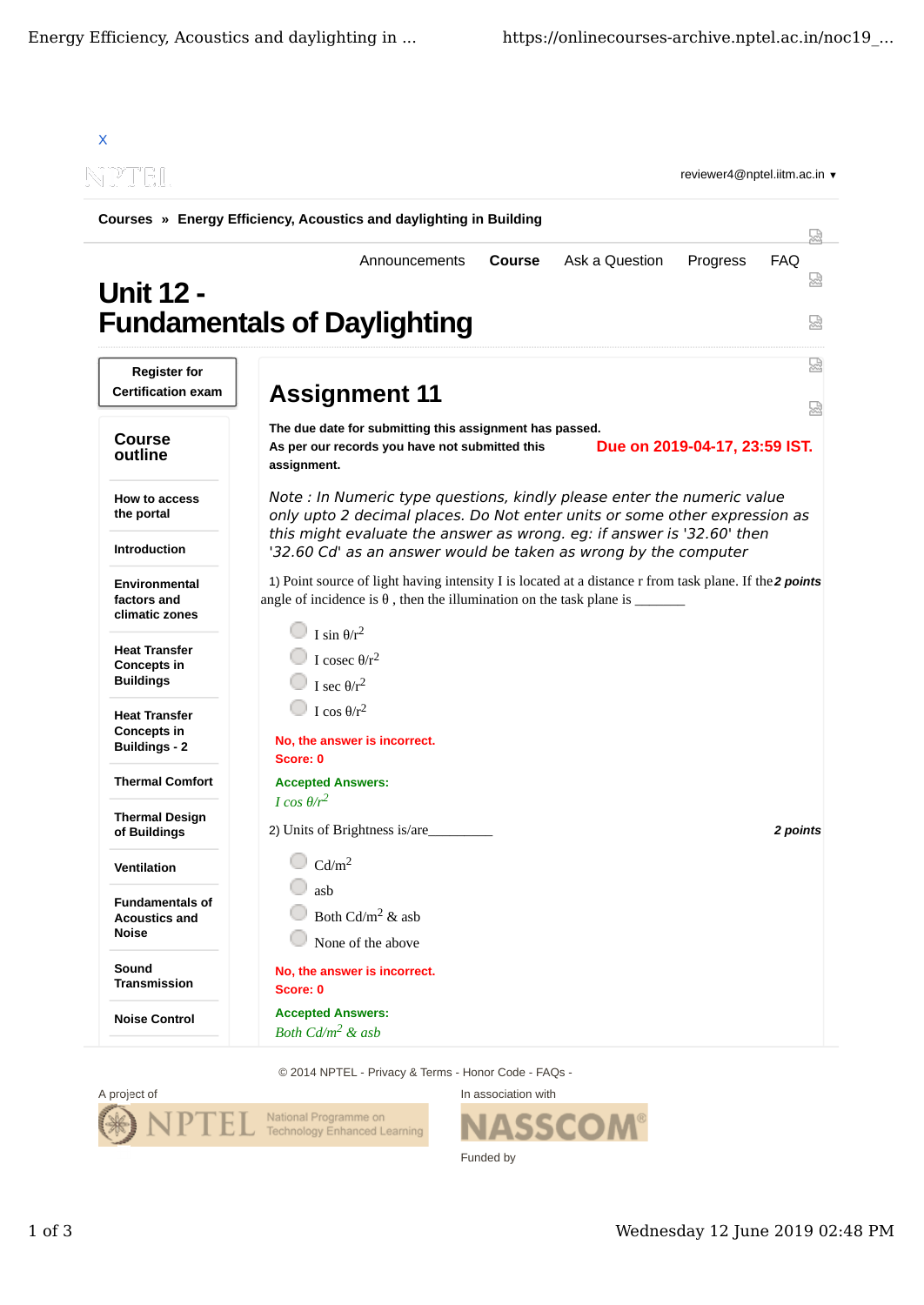| mod11lec48                    | No, the answer is incorrect.                                                                                                                             |  |
|-------------------------------|----------------------------------------------------------------------------------------------------------------------------------------------------------|--|
| mod11lec49                    | ce De<br>Score: 0                                                                                                                                        |  |
| PDF of<br>week-11<br>lectures | <b>Accepted Answers:</b><br><b>Brightness</b><br>4) The reciprocal of size of smallest perceptible detail is called as<br>2 points                       |  |
| Quiz:<br>Assignment 11        | <b>Visual Acuity</b>                                                                                                                                     |  |
| Solution of<br>Assignment 11  | 덣<br>Visual Performance<br><b>Contrast Sensitivity</b>                                                                                                   |  |
| Daylighting<br>Design         | 恳<br>All the above                                                                                                                                       |  |
| <b>Interaction</b>            | 얺<br>No, the answer is incorrect.<br>Score: 0                                                                                                            |  |
| <b>Session</b>                | <b>Accepted Answers:</b><br>덣<br><b>Visual Acuity</b>                                                                                                    |  |
|                               | 5) A 10cm diameter uniformly diffusing globe is housing a 40 Watt lamp of lumen output<br>2800 lumen. What is the intensity of source (in Candela) _____ |  |

| No, the answer is incorrect.                                                          |  |
|---------------------------------------------------------------------------------------|--|
| Score: 0                                                                              |  |
| <b>Accepted Answers:</b>                                                              |  |
| (Type: Range) 221,224                                                                 |  |
| 4 points                                                                              |  |
| 6) A 8cm diameter uniformly diffusing globe is housing a 40 Watt lamp of lumen output |  |
| 3400 lumen. What is the Brightness of source (in $Cd/m2$ )                            |  |
|                                                                                       |  |
| No, the answer is incorrect.                                                          |  |
| Score: 0                                                                              |  |
| <b>Accepted Answers:</b>                                                              |  |
| (Type: Range) 53742,55732                                                             |  |
| <b>4 points</b>                                                                       |  |

7) Calculate the distance of last row (in meters) not requiring elevation in an auditorium given that height of the source above normal head level in front seat is 2m. Row spacing is 0.9m. Head clearance is 12 cm.

| No, the answer is incorrect.<br>Score: 0            |          |
|-----------------------------------------------------|----------|
| <b>Accepted Answers:</b><br>(Type: Range) 15.5,16.5 |          |
|                                                     | 4 points |
| Previous Page                                       | End      |